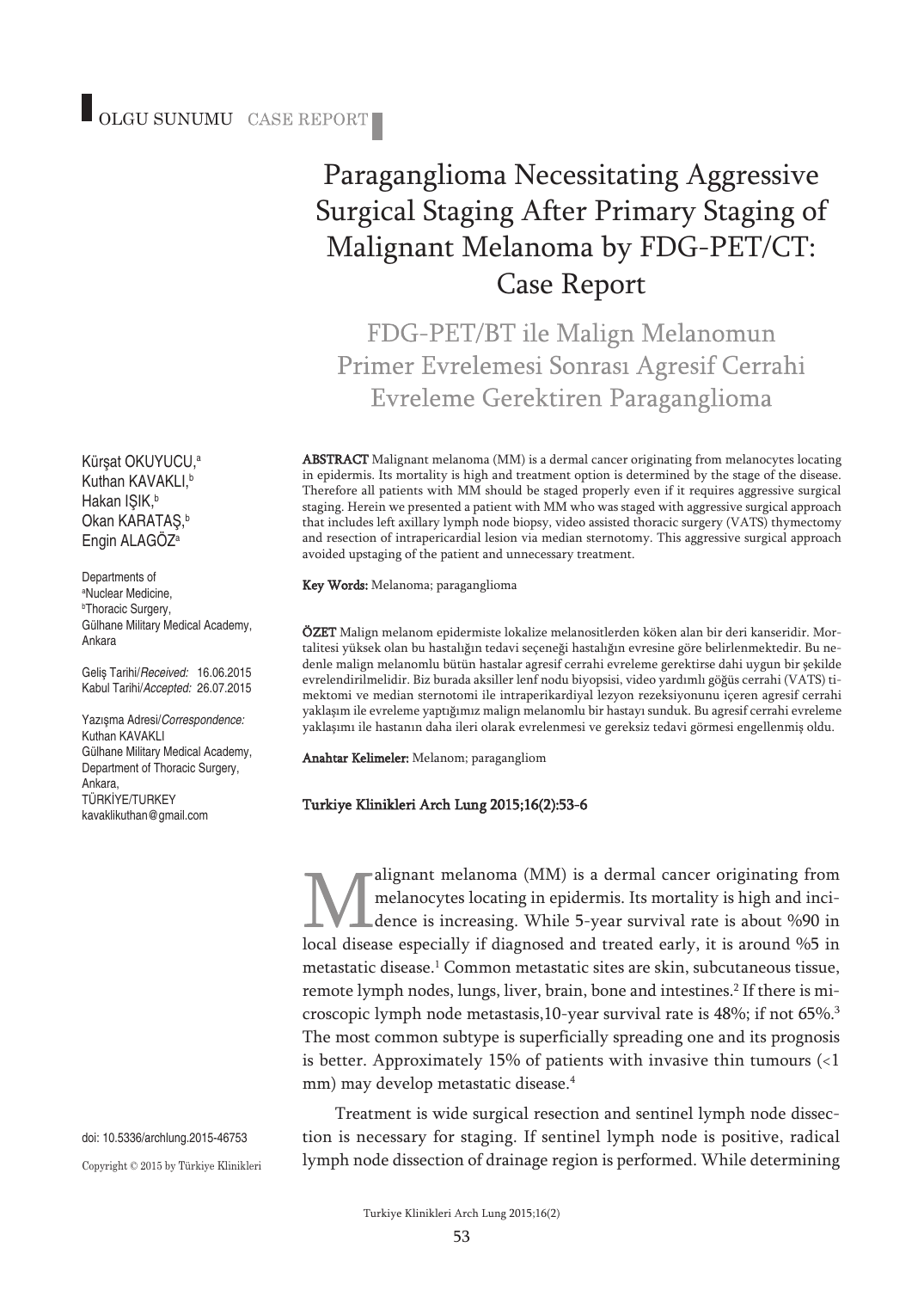MM as stage IV disease, you must be very attentive. Because treatment of stage IV MM is almost impossible and mean survival is 6-9 months.

Paraganglioma is a rare neuroendocrin tumour originating from paraganglionic body of autonomic nervous system. These benign tumors containing dense vascular structure usually grow slowly and their clinical courses change according to pressure symptoms.

# CASE REPORT

A 23 year-old male having a mole at right preauricular area underwent surgical excision as it had overgrown recently. He was asymptomatic. Upon a pathological diagnosis of malignant melanoma (superficially spreading, TNM:pT1b, CLARK:StageII, BRESLOW:0.7 mm), positron emission tomography with Deoxy-fluoro-D-glucose computed tomography (FDG-PET/CT) was requested for primary staging. An anterior mediastinal uptake belonging to a soft tissue lesion with a standardized SUVmax value of 25.5 and a left axillary uptake belonging to an axillary lymph node (SUVmax:3.8) were seen on FDG-PET/CT images (Figure 1). Soft tissue mass was interpreted as thymic tumour (thymoma or thymic carcinoma) and left axillary lymph node as metastasis of malignant melanoma. However, there was not any metastasis to regional lymph node and the SUVmax value of two suspicious lesions were so different. These findings were reqired to confirm these lesion histopathologically. Therefore, the patient was referred to thoracic surgery department for CT-guided biopsy of the mediastinal mass to depict its nature and delineate its boundaries. Thoracic surgeons decided to perform left axillary lymph node biopsy and complete excision of the lesion simultaneously for histological confirmation of PET/CT findings. On chest CT and aortic-pulmonary arterial dynamic CT angiography images; a smooth contoured, slightly heterogeneous mass lesion of 23x34x44 mm in dimension containing milimetric calcifications, locating in front of ascending aorta and pulmonary truncus adjacent to them alongside a surface of 2.5 cm, not invading vessel wall and lumen was detected and suspected principally of thymic origin (Figure 2). Left axillary lymph node was excised, thymus was removed by video assisted throracic surgery (VATS). As the thymic area was explored with tho-



**FIGURE 1:** FDG-PET/CT scanning of the patient.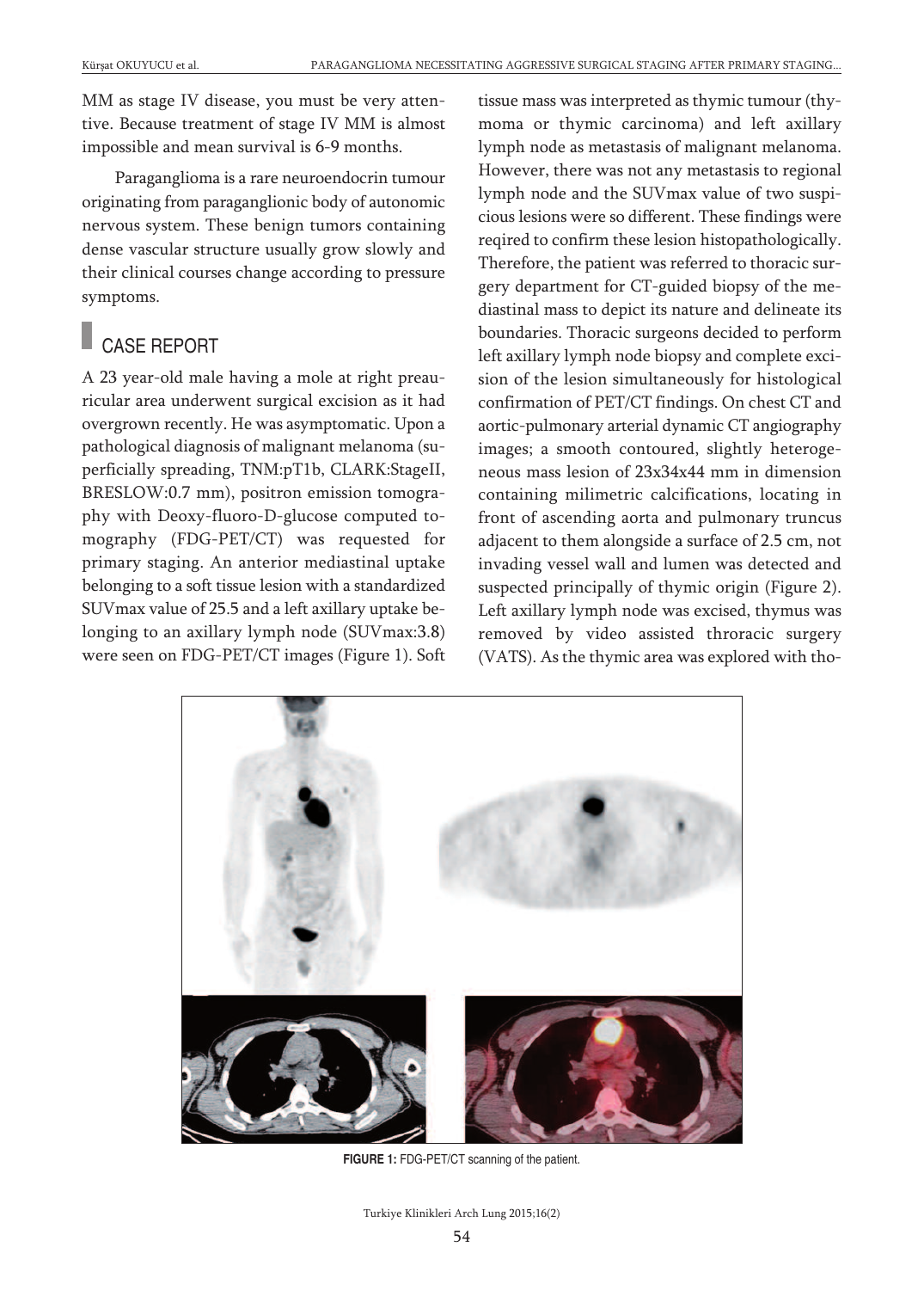

**FIGURE 1:** Dynamic CT angiography of the intrapericardial lesion that revealed no invasion to the wall of main pulmonary artery and ascending aorta and intraoperative view of the intrapericardial lesion.

racoscope after excision, it was understood that the pericardium was intact and the lesion was inside the pericardium. This meant that it was not originating from thymic tissue (Figure 2). This fragile lesion of cardiac origin was neither biopsied nor resected because of the risk of massive bleeding and dangerous cardiac tamponade. It was completely resected ten days later by a cardiovascular surgeon. Histopathologic examination of the resected specimens revealed that left axillary lymph node was not malignant (reactive) and the mediastinal mass initially thought to be of thymic tissue was a paraganglioma originating from parasympathetic chain around aortic root. The patient was staged as early disease and no adjuvant therapy was planned. He was discharged without any complication.

## **DISCUSSION**

Staging of a cancer patient is the most important issue when planning treatment, determining prognosis and evaluating treatment results. Imaging modalities are useful for defining primary lesion and detecting suspicious metastatic disease. Treatment option is determined by the stage of the disease. Therefore all patients with malignant disease should be staged properly even if it requires aggressive surgical staging. MM is an aggressive tumor that can metastasize to any organ of the body.

Although FDG-PET/CT is the most useful imaging tool for staging as it screened whole body, it may cause false positivities resulting in upstage of the disease as is in our case. FDG PET/CT is being widely used for primary staging, treatment response and restaging of FDGavid tumors like MM. <sup>5</sup> However its diagnostic efficiency is still controversial because of lots of mostly benign pathologies locating in mediasten by decreasing specifity creating false positive results. While staging MM, PET seriously and frequently faces challenge due to increased glycolytic activity of benign tumors and various infectious, inflammatory and granulomatous lesions in addition to that of malignant ones around this region. Rarely unknown synchronous or metacron malignities at this area accompanying MM may be interpreted as metastasis of it. We found two suspicious lesions for metastatis. One was left axillary lymph node that can be a metastatic focus and the other one was in anterior mediastinum around thymic area where it was an unexpected area for MM metastasis. These modalities have limitations and can only be a guide to performing histopathological confirmation. Anatomical imaging techniques give just anatomical detail and besides this information may sometimes be confused with normal overlapping anatomical structures around them especially in mediastinum where normal dense anatomical tissues overlap each other misleading the clinician. In our case chest CT and dynamic CT angiography misled us showing the mass insistently in relation with thymus. So we focused over this region. But when we explored the area,